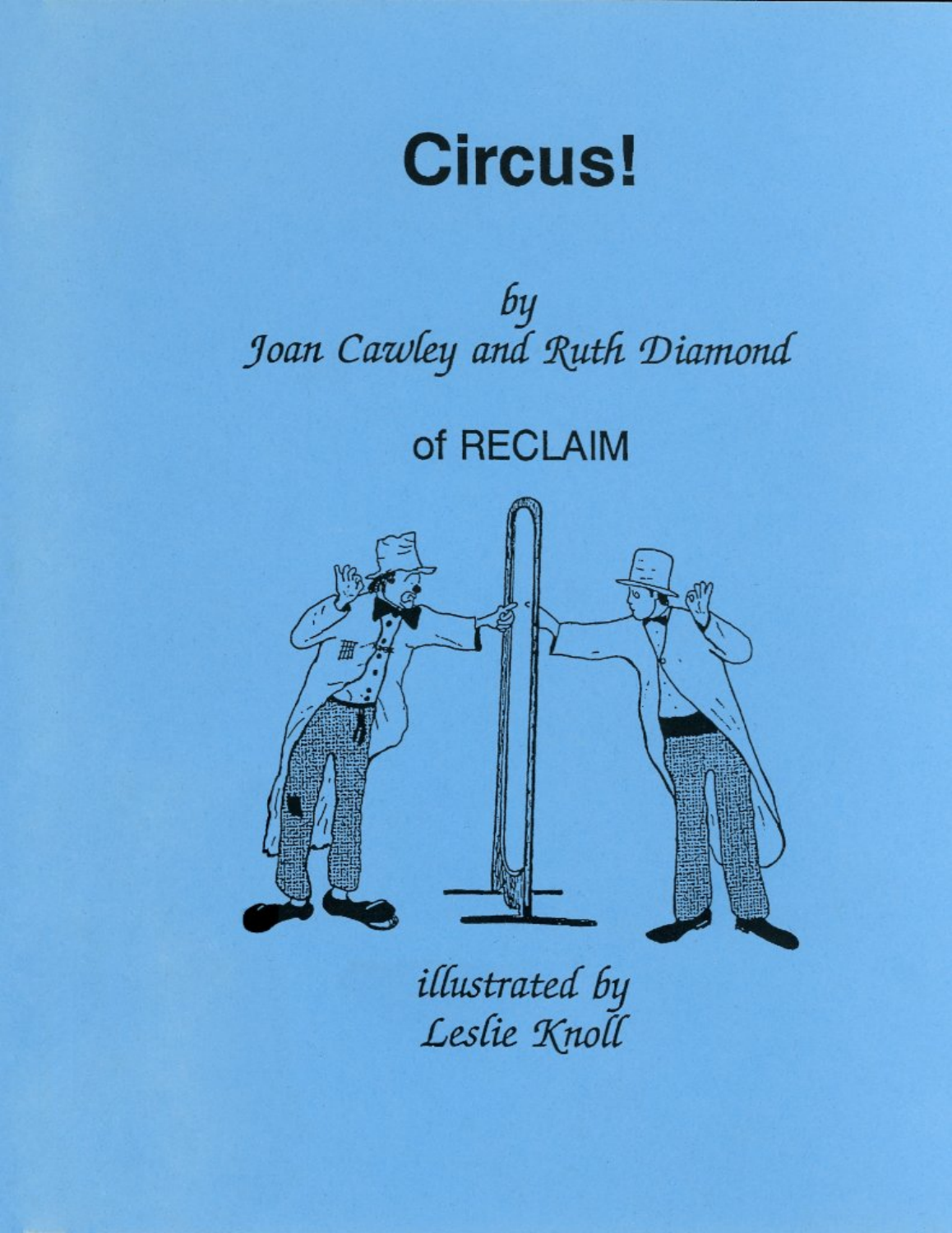## **Circus!**

by Joan Cawley and Ruth Diamond

of RECLAIM

illustrated by Leslie Knoll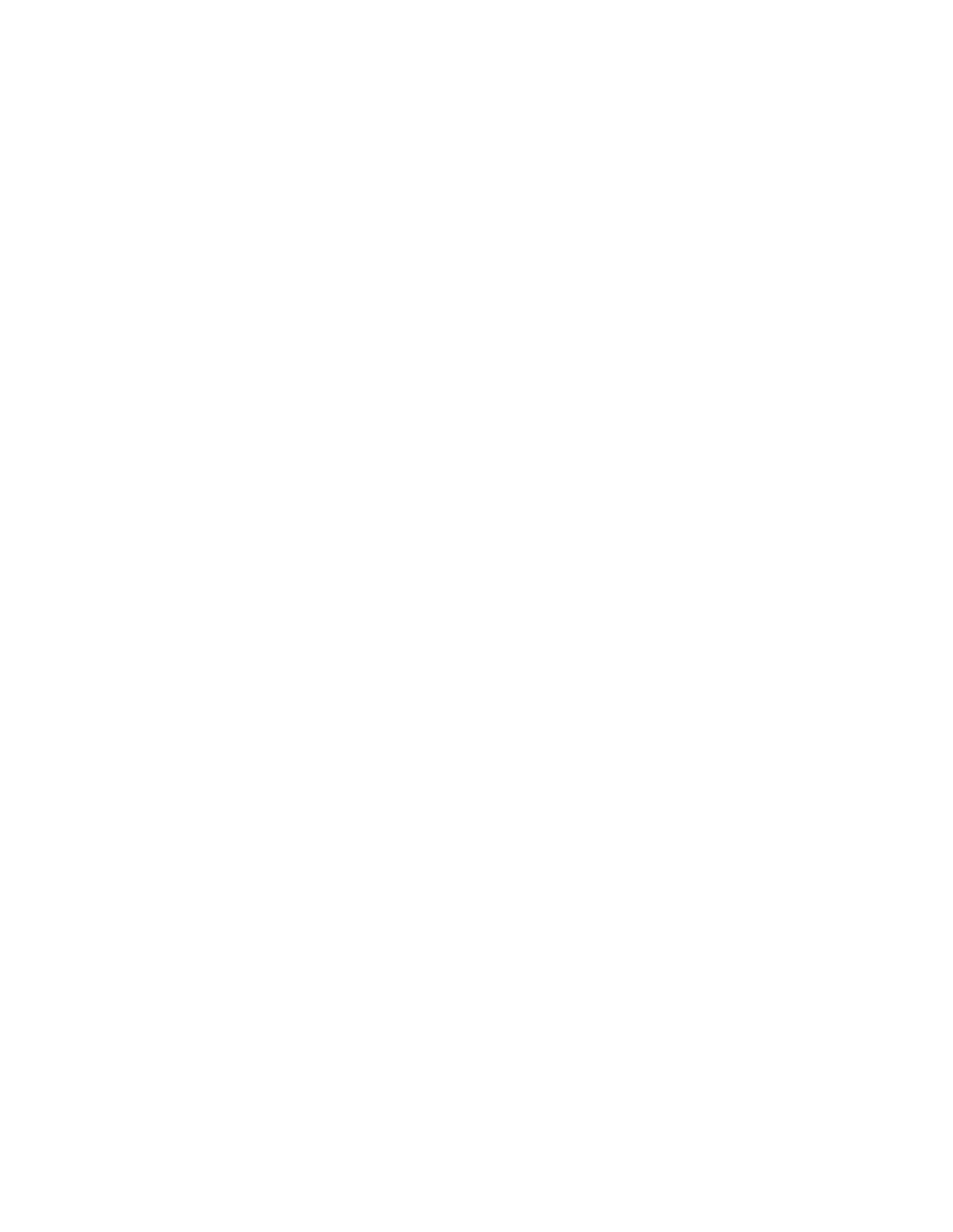#### **Table of Contents**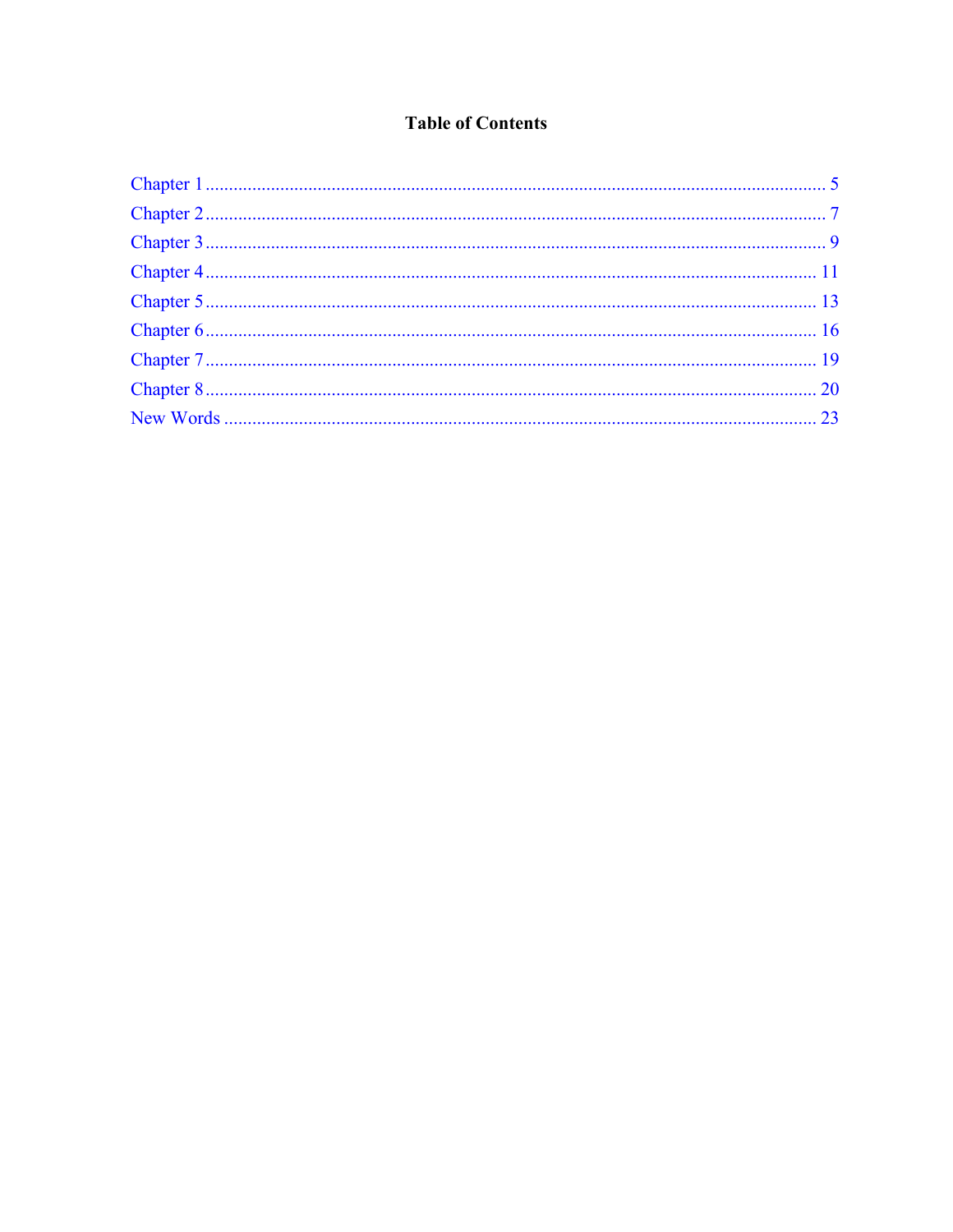ISBN: 1-895539-28-5

RECLAIM The Reading Council for Literacy Advance in Montreal 3449 University St. Montreal, Quebec H3A 2A8

This book is a joint project of the following Laubach Literacy of Canada-Quebec Councils:

Chateauguay, Gaspesie, Laurentian, Quebec City, RECLAIM, South Shore, St. Francis, Western Quebec, and Yamaska

Reading Level 3

*To order this book write to:*  **RECLAIM 3449 University St. Montreal, Quebec H3A2A8**

**Copyright 1993 RECLAIM**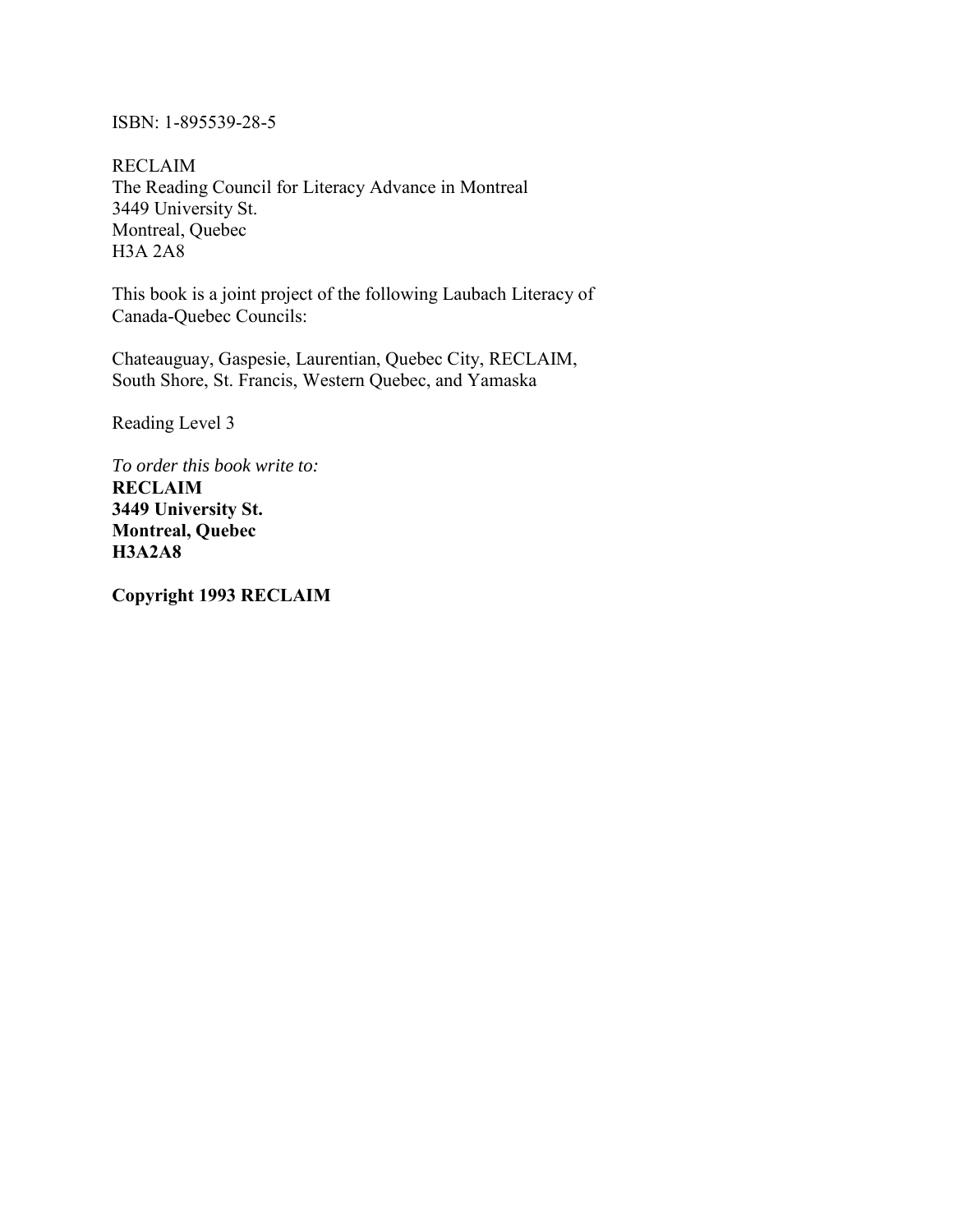<span id="page-5-0"></span>**New words:** eastern, juggling, gymnastic, trapeze, performers, costume, design, trailers, greet.

When Annette and Katie got off the train it was late at night. The train had brought them from Amsterdam to Paris. After studying for three years at the Montreal Circus School, they were ready to start their jobs with a real circus.

Katie had come from Holland to study at the Circus School. Annette grew up on a farm in the Gaspe, in eastern Quebec. The two girls shared an apartment while they went to school. In their classes they learned juggling and worked on dance movements. They also learned gymnastic routines and practised on a trapeze. They learned the art of make-up. Many of their costumes were designed by Annette and sewn by Katie.

When they got inside the station, they saw a man holding up a sign. It said "Circus Belman." They ran up to him. "Hello," they said, and told him their names.

He smiled at them and said, "Hi, I'm Pedro." Then he took their bags and said, "Follow me." Outside the station they saw a blue truck with the name Belman on it.

Pedro put their bags in the back. ''Well, young ladies, we're off to the circus." They smiled back at him, tired but happy.

As he drove, he told them about himself. He came from Spain and had been with the circus for four years. He worked with the horses and helped set up the big tent, called the Big Top. "This circus is a good place to work. The people in it are my family," he told them. Annette said, ''You speak English very well, Pedro. How many other languages are spoken in the circus?"

Pedro replied, ''You'll hear lots of different languages here. The performers come from all over the world."

It was very late when they arrived at the place where the circus was set up. The girls saw the Big Top first. It was a wonderful sight–bright blue and white. Many small trailers stood in a big circle around it. Most of the trailers were dark; everyone was asleep. One trailer had its lights on.

Pedro went up to the door and spoke to a woman. She came out of the trailer to greet the girls.

"Hi, there. I'm Stella," she said. ''You two must be very tired. I'll show you where you'll be sleeping. We'll talk in the morning, and I'll show you around then."

Stella took them to a small white trailer. "This one is yours, girls. I hope everything you need is here. And now, goodnight and sleep well!"

It took the girls very little time to get ready for bed. And it took even less time for them to fall asleep.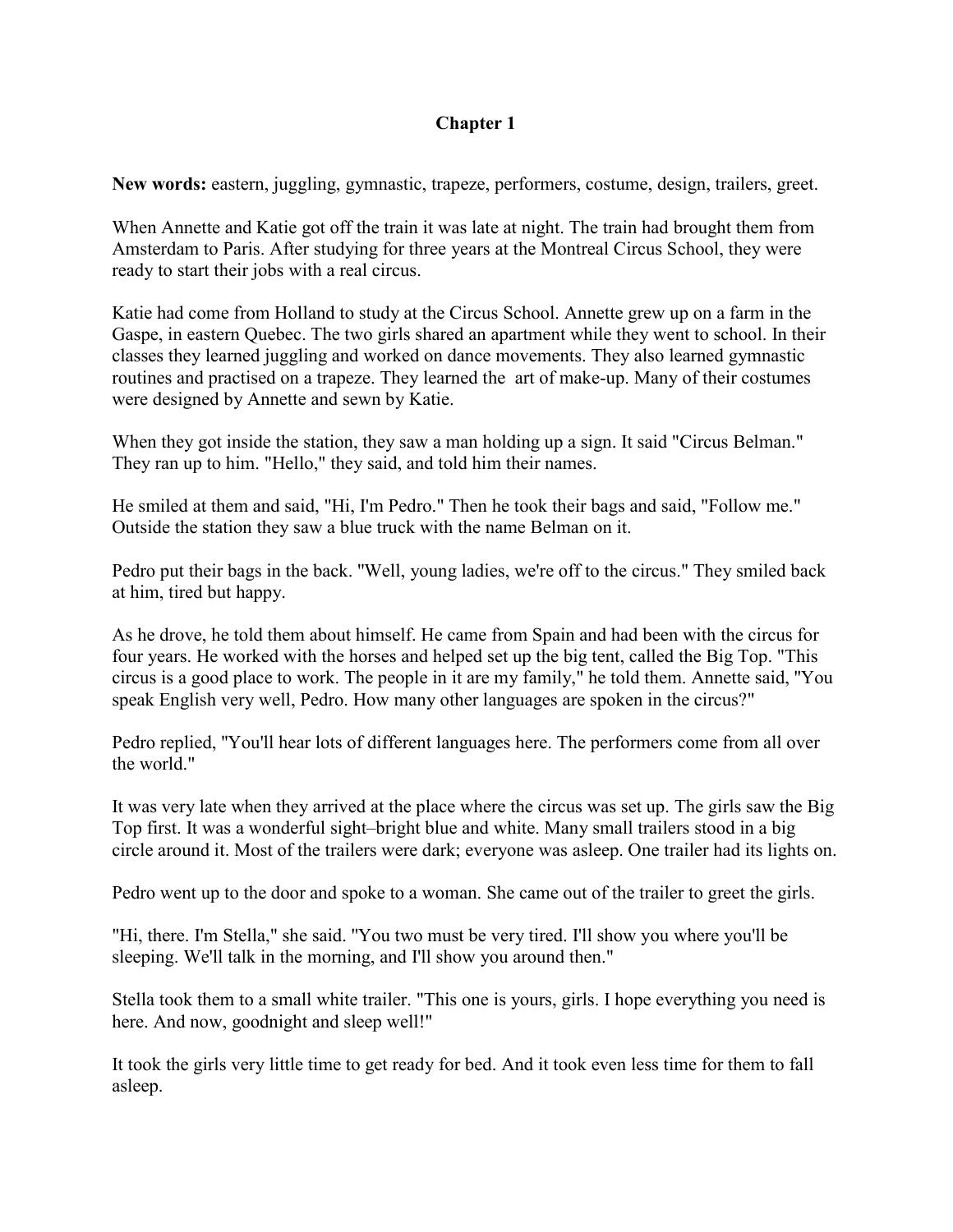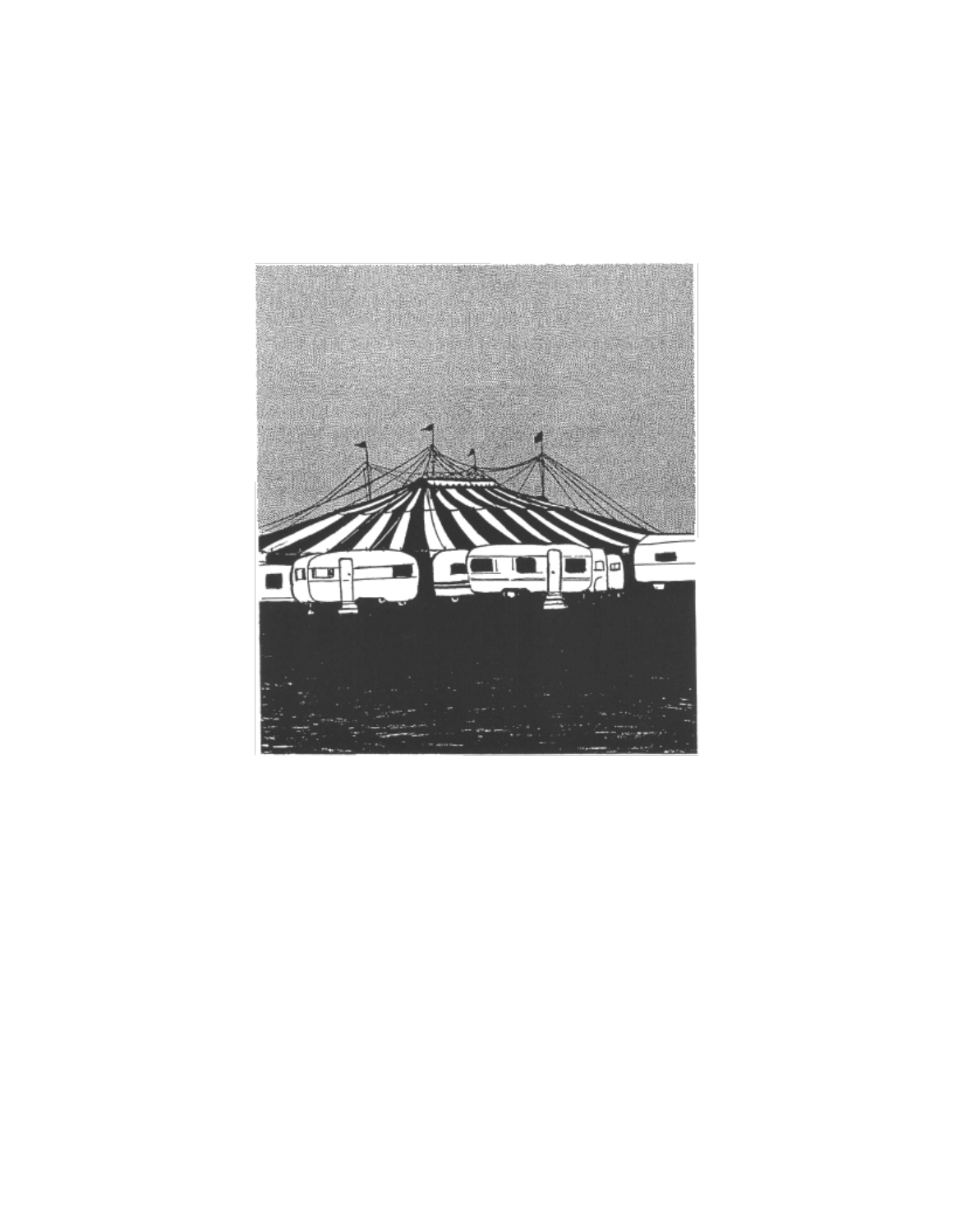<span id="page-7-0"></span>**New words:** ringmaster, announces, knocked, surprised, ordinary, veterinarian, parade, paddock, fabrics.

The next morning they woke up to strange noises. They heard people shouting and laughing. They heard machines driving by. They heard laughter. And they heard animal sounds.

"Come on, Katie," said Annette. "Let's go! I want to see everything. Let's get moving!" They stepped outside and went over to Stella's trailer. Her door was open.

"Good morning, girls," she said. "Did you sleep well? You must be hungry. Let's go have breakfast."

While they ate, Stella said, "First I'm going to take you to meet Mr. Muller. He's the ringmaster. He stands in the ring during performances and announces the acts. He's also the boss of all the performers. He'll tell you what your jobs will be."

Mr. Muller's office was in a small blue trailer. Stella knocked on the door. A voice said, "Come in."

The girls were surprised to see an ordinary office, complete with desks and computers. Behind one of the desks was a man with grey hair and blue eyes. He looked busy.

"Mr. Muller, these are the girls from the Montreal Circus School," said Stella.

"Hello," said the man and smiled. "It's nice to meet you. Now, we have to find you both a job." He looked at some papers. "Annette, you like animals, don't you?"

"Oh, yes, sir," Annette replied. "I grew up on a farm and have ridden horses most of my life."

"That's great," said Mr. Muller. "Our veterinarian needs some extra help. You'll do very well."

Then he looked at Katie. ''Well, Katie, I hear that you can sew. You made costumes when you were in school, right?"

"That's right, Mr. Muller," said Katie. "I love sewing."

"Good," said Mr. Muller. "You can help in the costume department. This is just for now, you understand? As you know, our season started six weeks ago. Our programs have been printed, and we have all the acts we need."

"Don't worry, girls," laughed Stella. "You'll be performers too." "Right," said Mr. Muller. "After each performance we have a parade. Maybe you'll ride one of the elephants. But for now, you'll help out here and there." The girls thanked Mr. Muller and left the office. "Oh, look, Annette," said Stella. "There's David, the vet." She called to a tall young man in a white coat.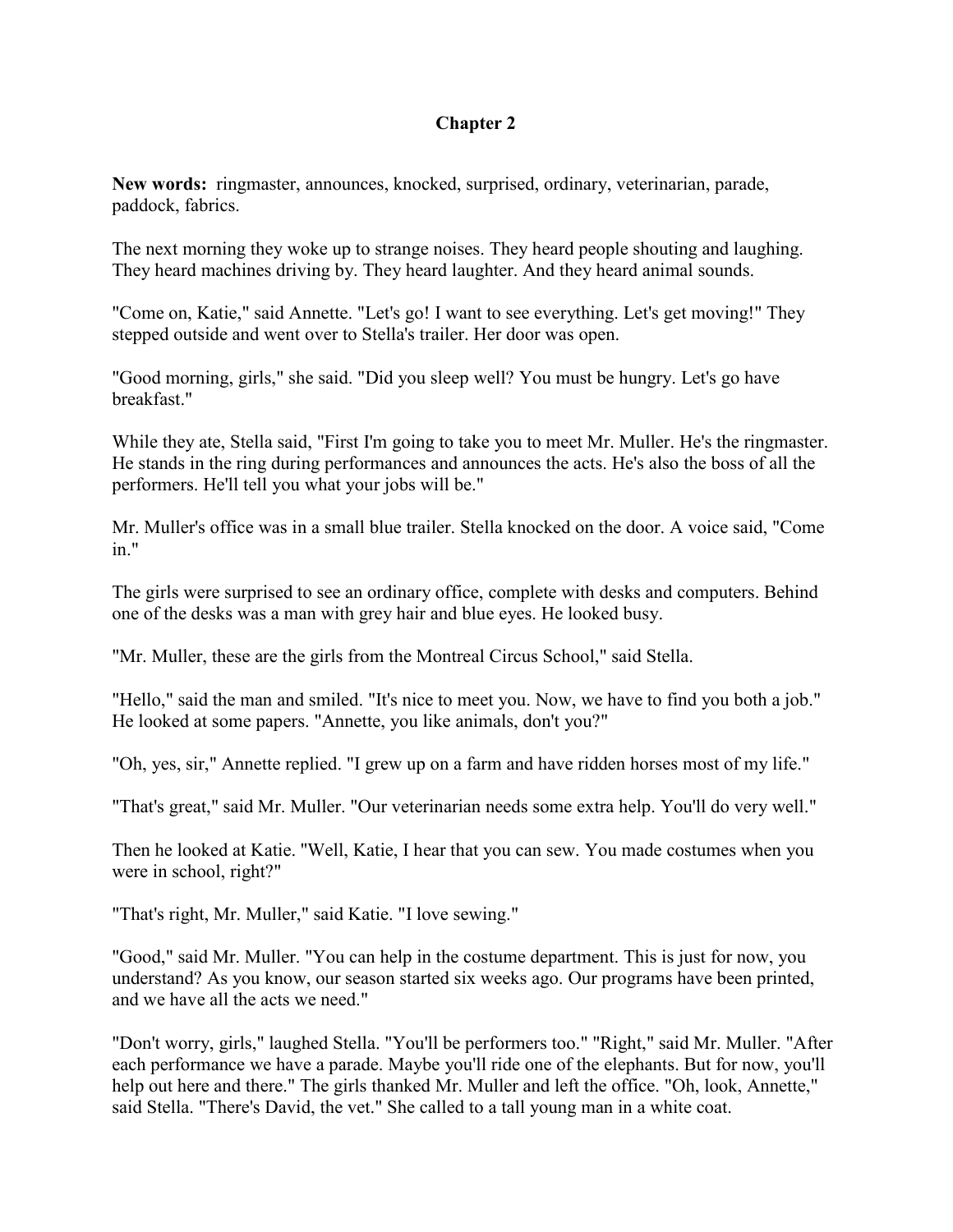"David, this is Annette. She'll be helping you."

"It's nice to meet you, Annette. I'm heading for the paddock to look at the horses. I could sure use some help."

"1love horses," Annette told him. David replied, "Good, let's get to work." Annette had to run to keep up with David. He had long legs and moved very fast.

"And now you, Katie," said Stella. They went to a large blue tent at the left. Inside Katie saw racks of costumes. Stella took Katie over to a young woman.

"Good morning, Mimi," said Stella. "This is Katie. Mr. Muller has sent her to help you."

"Great," said Mimi. "I'm so glad to have you here, Katie. There is lots of work to do here. The costumes need to be fixed after every performance. Every day!"

Katie saw a large pile of costumes on a table. They all had to be repaired. Some had missing buttons. Some had broken zippers. Some had holes or rips. Some of the sleeves were half torn off. Most of the costumes needed to be cleaned, too. Circus people work hard during a performance. And they sweat a lot. The fabrics get weak because they are cleaned so often. So they need to be repaired often.

"Katie, it never stops," said Mimi. "Everyday we fix everything in the pile. And the next day there's another pile." "Right, Mimi, let's get to work," said Katie.

Mimi added, "Put aside the ones that need cleaning, after you fix them. They'll be picked up later by a local dry cleaner."

While they were working, Mimi and Katie talked. Mimi told her about the old days. The performers used to repair their own costumes. But not all of them could sew very well. Sometimes the costumes looked bad. Now Mimi did all the repairs. She was very good at her job. She was proud of her work when the performers' costumes looked right.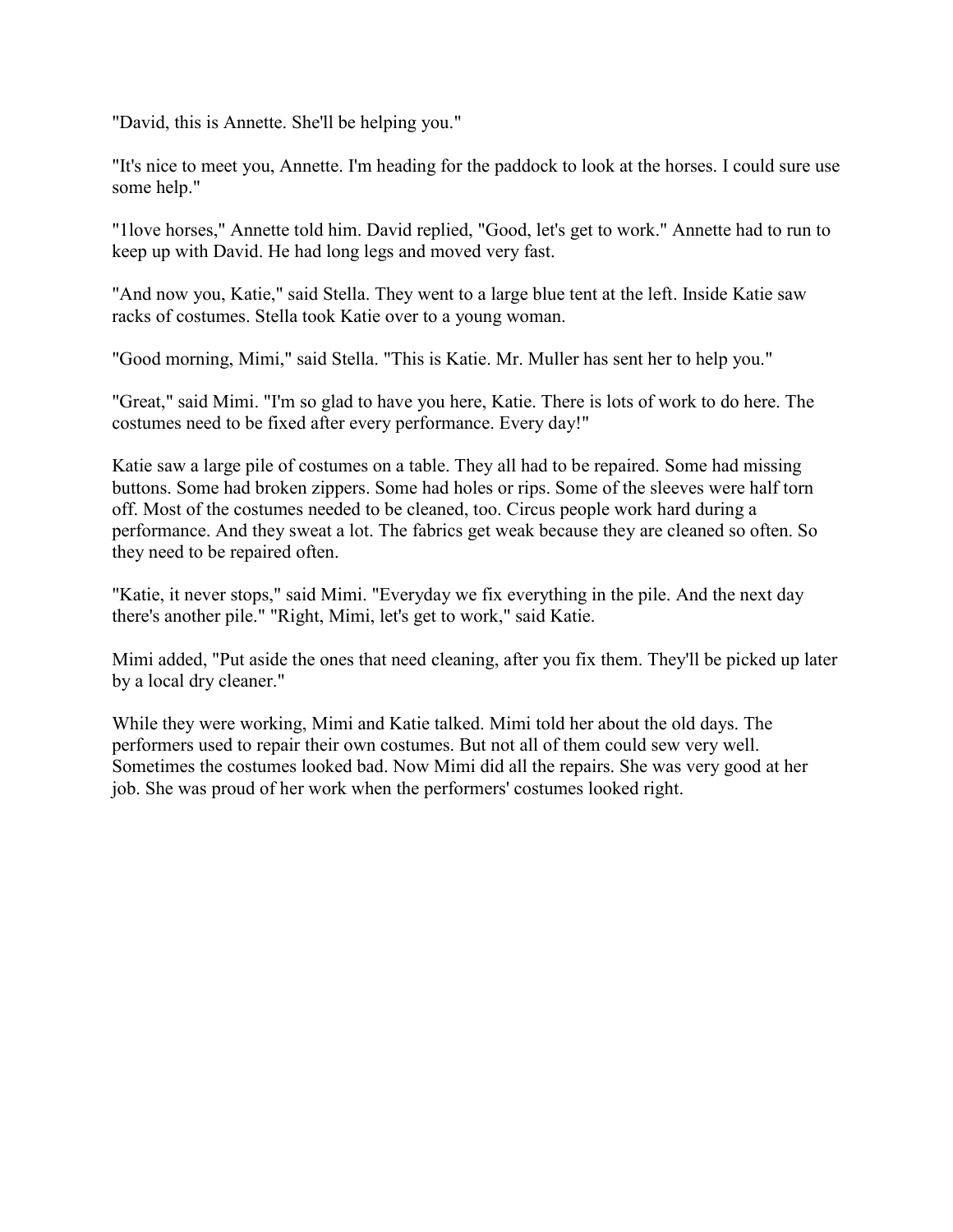<span id="page-9-0"></span>**New words:** favourite, perfect, century, leotards, international, festival, competition, award.

In the evening Katie and Annette ate supper in the dining tent. Then they went to their trailer and slowly got ready for bed. Their first day with Circus Belman had been very full and busy.

Annette said, "I'm too excited to fall asleep right away."

"I know just what you mean," Katie replied. "My head's so full of everything that happened today. So many new faces! So many names to remember! So much to learn!"

The girls talked for a long time. They discussed the new people they had met: Gerda and Johann who trained the dogs; Gaston who trained the horses; David the veterinarian; and Laslo the strongman.

Katie said, "My favourite person of all is Ivan. You know–the clown. He works with Sergei. They're from Russia. Ivan has worked in circuses all his life. I had a chance to watch him practising today. Even without his costume and make-up, he made me laugh. He and Sergei practise every day to keep their performance perfect. He told me some things about circuses I didn't know."

"For instance, the first real circus was in London, in the  $18<sup>th</sup>$  century. And American circuses have three rings, but European circuses have only one. Did you know, Annette, that every circus ring is the same size? Exactly 42 feet from side to side! All circus animals are trained in a ring of 42 feet. They can perform anywhere in the world, in any circus. That's why circuses can buy animals from other circuses. The ring is always the same size."

"Mimi told me about the very first trapeze act," Annette said. "It was here in France, in 1859. The man's name was Leotard. He designed the first pair of leotards and they were named for him. Just like the ones we wear in our performance."

The girls talked about the last stop of the season. It was going to be in Monte Carlo. Every year this city held an international circus festival. The highlight of the festival would be a clown competition. There would be a Golden Clown award, and several Silver Clown awards.

Katie said, "Mr. Muller wants Ivan and Sergei to enter the competition. They'd be sure to win first prize."

"I'm ready for sleep now," said Annette. "Tomorrow, first thing, I have my work with the animals."

"I'm tired and sleepy, too. It's the costume tent for me tomorrow," said Katie. " 'Night, Annette. See you in the morning."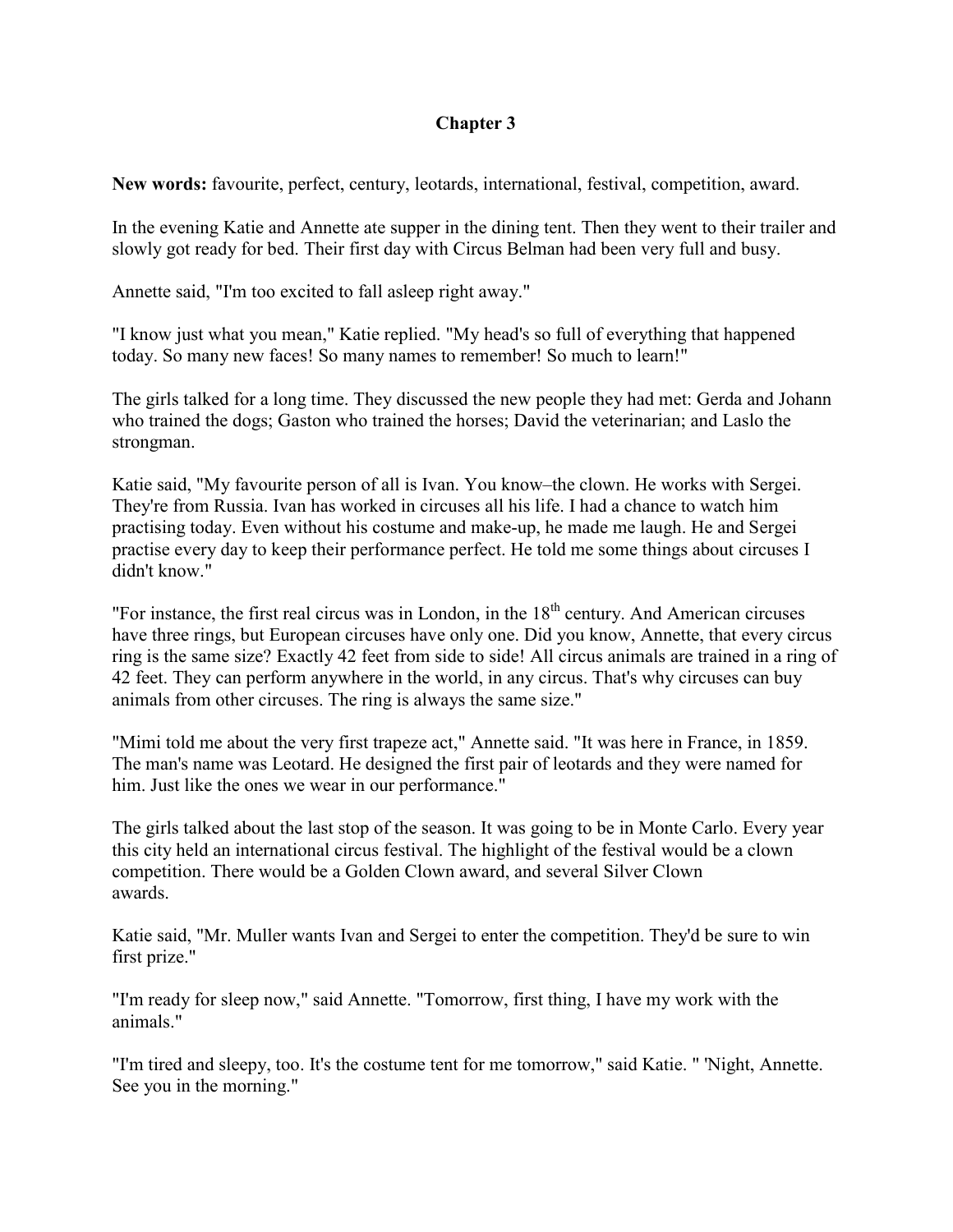"I'm tired and sleepy, too. It's the costume tent for me tomorrow," said Katie. " 'Night, Annette. See you in the morning."

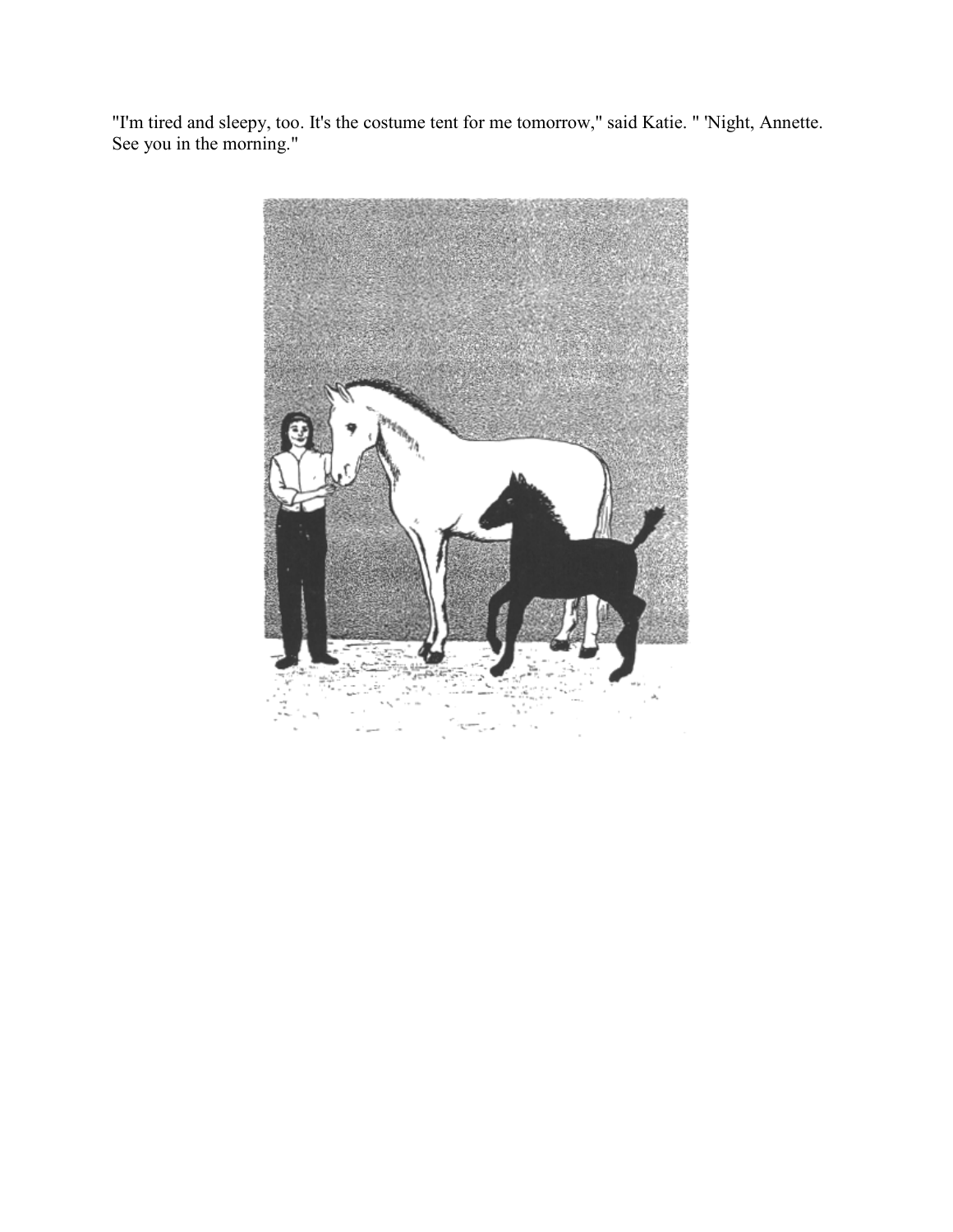<span id="page-11-0"></span>**New Words:** foal, saddles, lowered, stiff, trunk, curled, audience.

Early next morning, Annette went to care for the horses. She looked forward to meeting the other circus animals later. She heard the horses before she saw them. They knew breakfast was on its way. They were waiting noisily for the food to arrive.

The Belman Circus owned 16 horses, and a foal. The foal was about two months old. Annette whistled softly to the nearest horse. The mare came over to greet her, followed closely by her baby. Annette patted them both, and spoke gently to them. "You're a pretty baby, little one", Annette said to the foal. "And you, Mama, must be very proud of your baby," she said, as she stroked the mare's nose.

A voice behind her said, "I see you're getting to know them."

It was David, the vet. "These are called Liberty horses. They perform in the circus ring without riders or saddles. Gaston, their trainer, uses his voice to give them orders. Sometimes he claps his hands to tell them what to do."

''When does their training start?" asked Annette.

''When they're very young," David replied. Gaston trained all of these animals. Now, they're a great team."

"Has the new foal started its training yet?" asked Annette. "Maybe I could help Gaston. I used to help my father back home on the farm."

"That's terrific," David said. "I'm sure Gaston would like your help."

Next to the horses were two very large, very stately elephants. "Most circus elephants are females," David explained. They're easier to handle, and are more even-tempered. They're trained for the circus ring right from the time of birth. Audiences love seeing a baby elephant perform. It's so small when it's standing beside its mother. But in the circus an elephant is called a bull. Yes, even when it's a female."

"I heard a wonderful story about an elephant from Mr. Muller," David continued. "It happened years ago, when he was just a young boy. He was working in a circus in the States."

"One night he was in his tent when he heard some strange noises. He went out to find out what the noises were. It was late and the only light around was the moonlight. He saw one of the elephants standing beside the Big Top. She was chained by one hind foot to a tent peg. The chain was a long one so she could move around. She was making soft noises to herself while she practised her circus act. Mr. Muller watched as she put one foot on a tent peg, then the other foot. She lowered herself to a standing position. Then she kneeled on both hind legs, keeping the front legs stiff."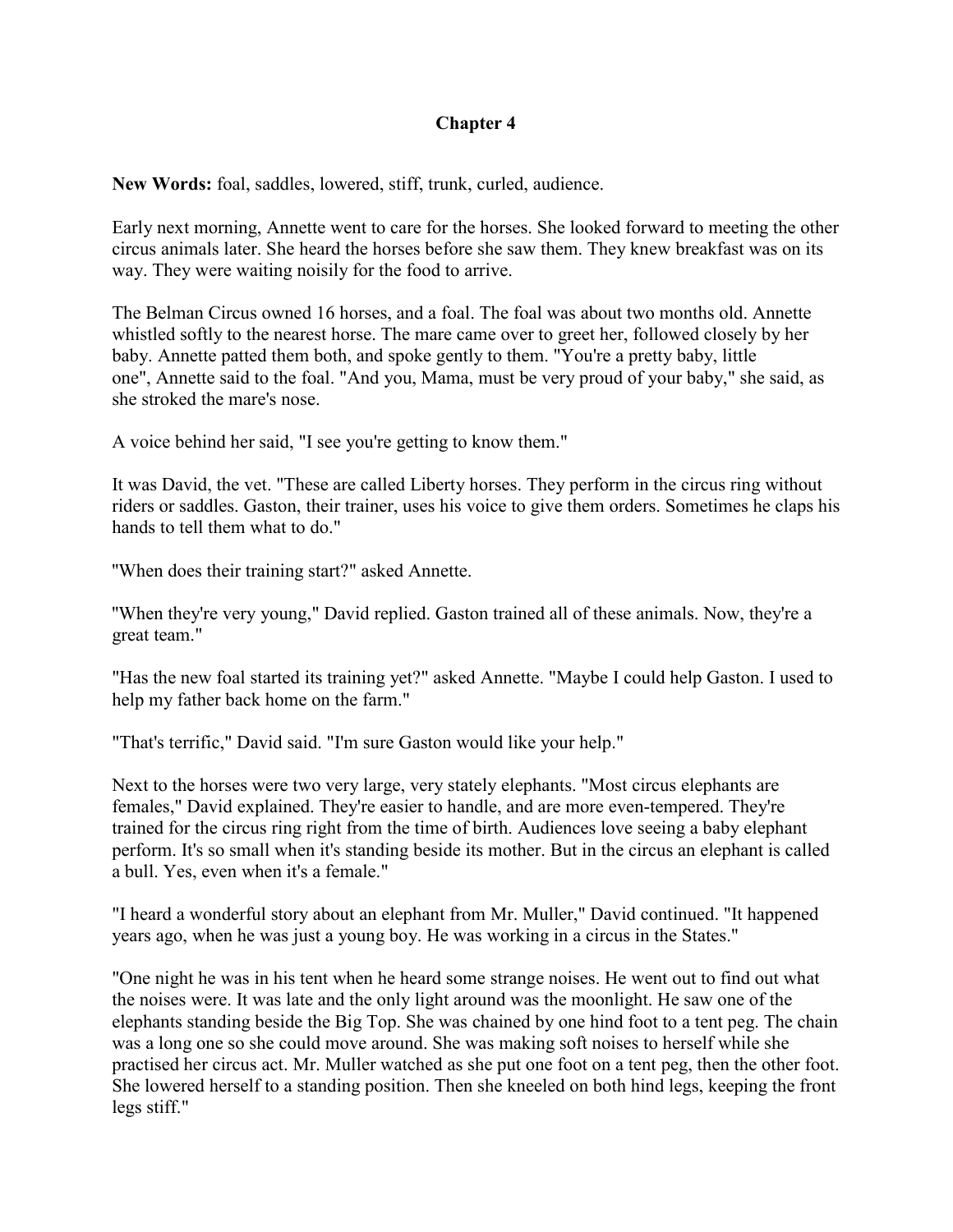"Then, quite suddenly, she sat back on her rear and raised her front feet. She was almost as tall as the tent! She raised her trunk and blew through it quietly. There was no one around, except Mr. Muller. She was practising all by herself in the moonlight. She was doing her act for the next day!"

Annette said, "That's a terrific story, David."

Just then, she thought she saw two children. She saw them out of the corner of her eye. A girl about 11, and a smaller boy. They were running away as she and David stood by the elephants. "They must belong to someone in the circus," she thought to herself. Many of the circus people were parents. Their children travelled with the circus.

Next, David and Annette visited the two tigers and two black bears. They were housed in large cages.

"You have to be very careful with these animals," said David. 'You can never tell what they're going to do. Don't make any sudden moves when you help with their feeding. Or when you help clean their cages. Bears can never be trusted. They have turned on their trainers and killed them. Even after knowing them for many years." Bears can never be trusted. They have turned on their trainers and killed them. Even after knowing them for many years."

The only animals in the circus who were sometimes allowed to run free were the dogs. Annette and David visited them next. They were practising with their trainers, Gerda and Johann.

"Johann and Gerda raised all eight of the dogs from puppies," said David. "The audience loves to watch the dog act."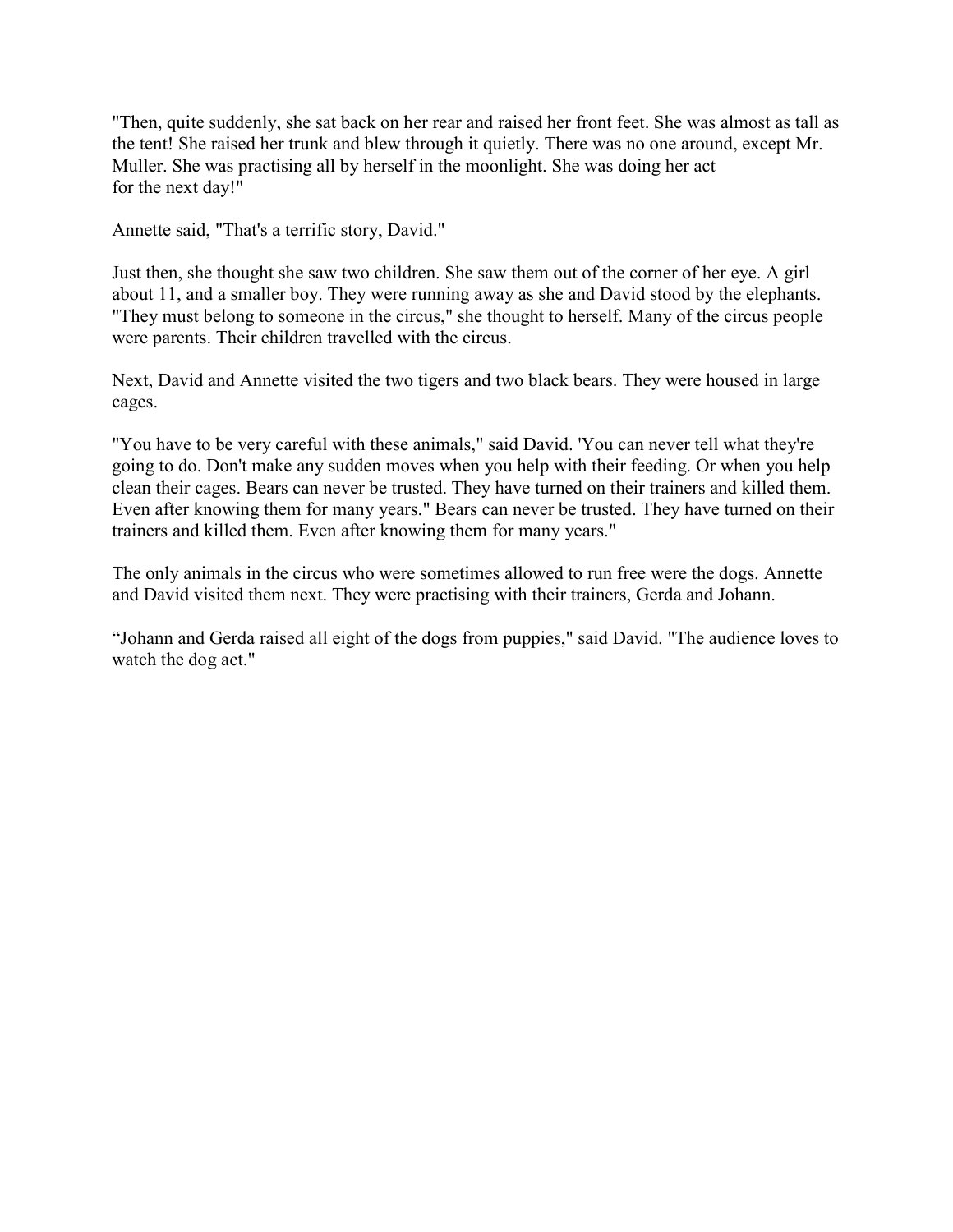<span id="page-13-0"></span>**New words:** trays, tightrope, quarters, southern, exercises, crew, roustabout, props, supplies, shape.

Katie and Annette were very hungry by supper time, as always. They washed up quickly, and hurried to the dining tent. There were a lot of people there, and still more new faces.

"I hope we can remember everybody's name," Katie said.

One man was sitting all by himself, in a corner of the tent. The girls remembered meeting him. He was Laslo, the strongman and weightlifter, from Bulgaria. He seemed to be deep in thought. It looked like his thoughts weren't happy ones. "Sure looks like he's got a big problem," Annette said. "Looks like he wants to be left alone."

The girls joined the line-up for food, and filled their trays. Many people waved at them, and smiled.

''What a friendly lot! I see what Pedro means about being in a family, "Katie said. ''Where shall we sit, Annette?"

Annette looked around and saw two children sitting by themselves. "Let's join the kids, Katie," she said. "They look kind of lost. Maybe we can cheer them up. Besides, they look familiar somehow. I think they're the kids I saw yesterday morning."

"Can we sit with you?" Annette asked the young girl.

"Sure," she said. "I'm Sarah and this is my brother, Ben."

Ben looked up and smiled shyly at the girls. The girls introduced themselves. Sarah told them that their mother was a tightrope walker. She had been hurt in a fall. She was in England now, while she recovered from her accident. Their father was Laslo. They were staying with the circus until their mother came back.

'We miss her so much," said Ben. He had tears in his eyes as he said this.

Katie wondered why the children were not sitting with their father. But when she looked over at Laslo, she understood. He did not look as if he wanted anyone to sit with him.

The circus was getting ready to leave Paris. Their next stop was Dijon. Then on to Geneva and Trieste in northern Italy, and finally Belgrade. By the end of August, they would be in Monte Carlo. Then it would be time to go into winter quarters in southern France.

Over the next few days, Sarah and Ben didn't talk much. They seemed unhappy about something. The girls were so busy that they hardly noticed.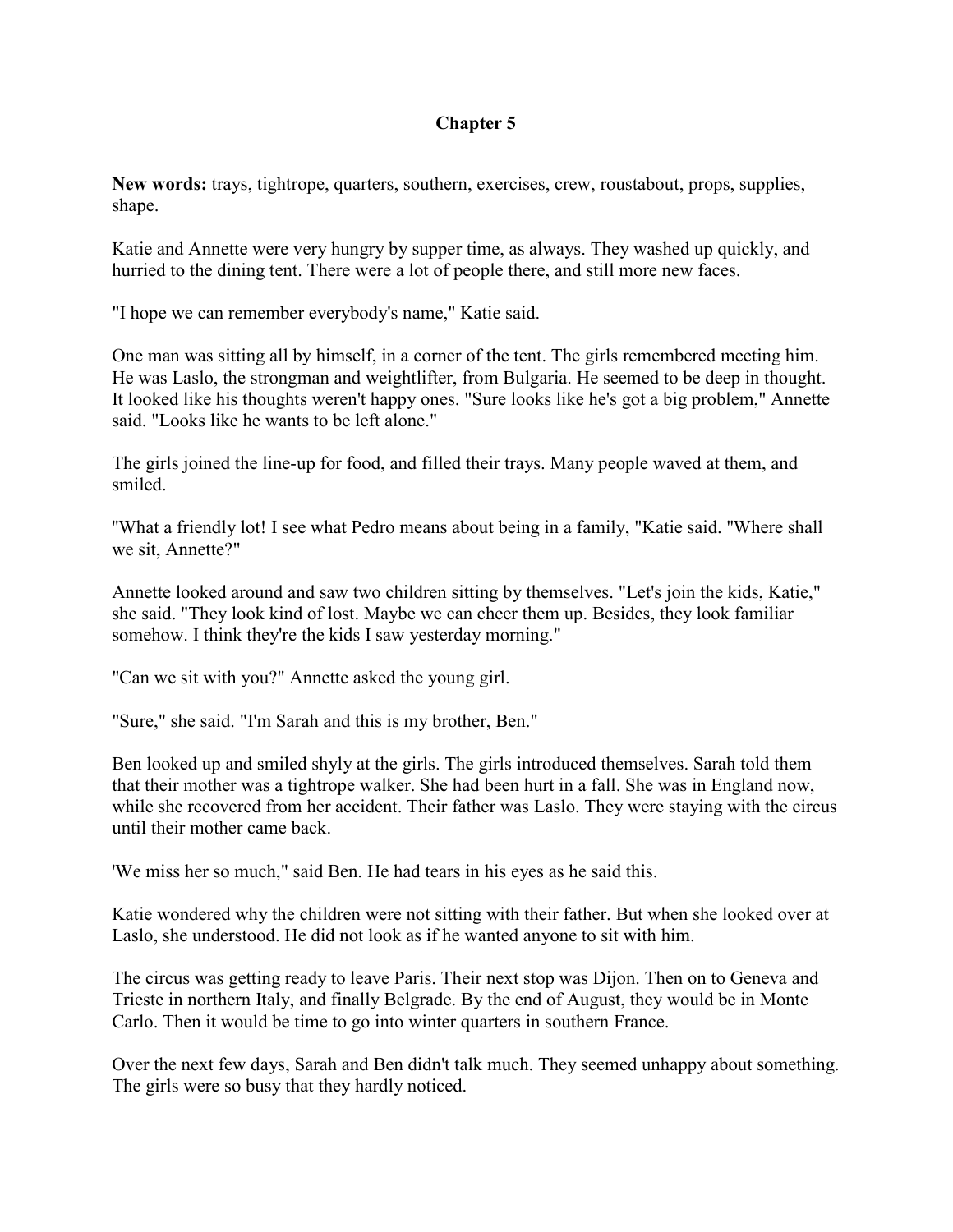Katie was working hard in the costume tent. Annette had lots of stories about working with David. She liked working with him.



She also liked him a lot. She hoped he liked her too. Annette's stories about David made Katie smile.

At the end of every show, the girls were part of the circus parade. Annette hadn't ridden the elephants yet, but she kept on hoping it would be soon. The costumes they wore were bright and colourful. They loved the parades!

Each morning they worked at their jobs. Twice a week, there was an afternoon performance. The other afternoons, they practised their juggling. They also practised the routines they had learned at the circus school.

Often, after the evening performance, people gathered in the dining tent. They needed to unwind after the show. This became a favourite time of day for Katie and Annette. Many of the circus crew had lived all their lives in a circus. They had lots of good stories to tell. Ivan and Mr. Muller both came from circus families. Ivan's father had been a roustabout with a Russian circus. This is what people in the work crews are called. They do anything that needs to be done. They make props for the performers. They feed and clean the animals. They make repairs to all the circus equipment. They shop for supplies, and keep everything freshly painted. They put up the Big Top and keep it in good shape. Sometimes they even play in the small band that plays during performances. Mr. Muller's parents had been trapeze artists.

They taught their son to be a member of their act. Mr. Muller spent many years being a performer. He talked about the daily practices with their routines. He talked about trying new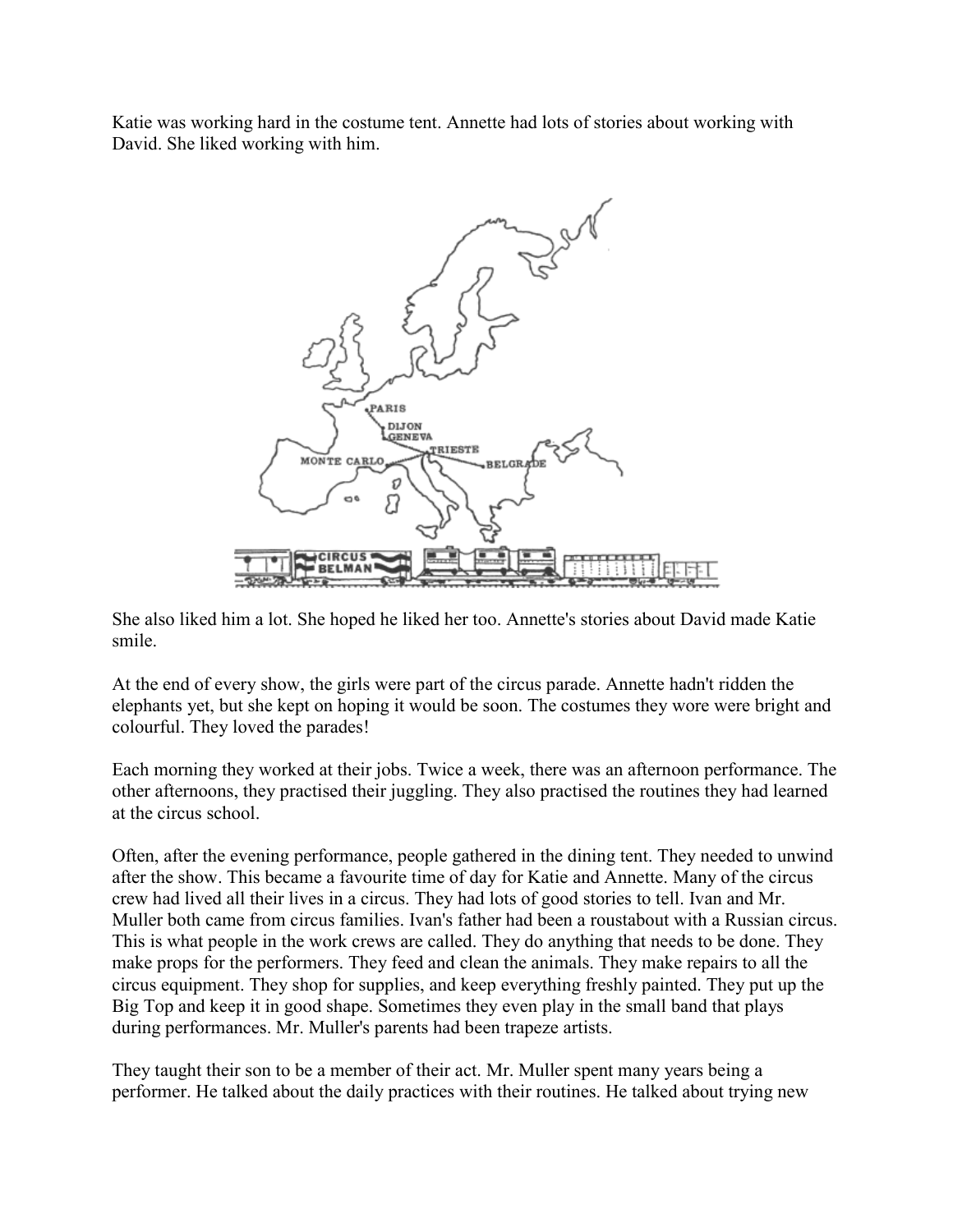tricks to add to their routine. Mr. Muller also trained young people who wanted to become trapeze artists.

The girls loved hearing about the past. In the old days there were many small circuses that travelled in Europe. They went from town to town, using horses and wagons to pull their trailers. It was a hard life but also lots of fun. Everyone felt that they were part of a big family.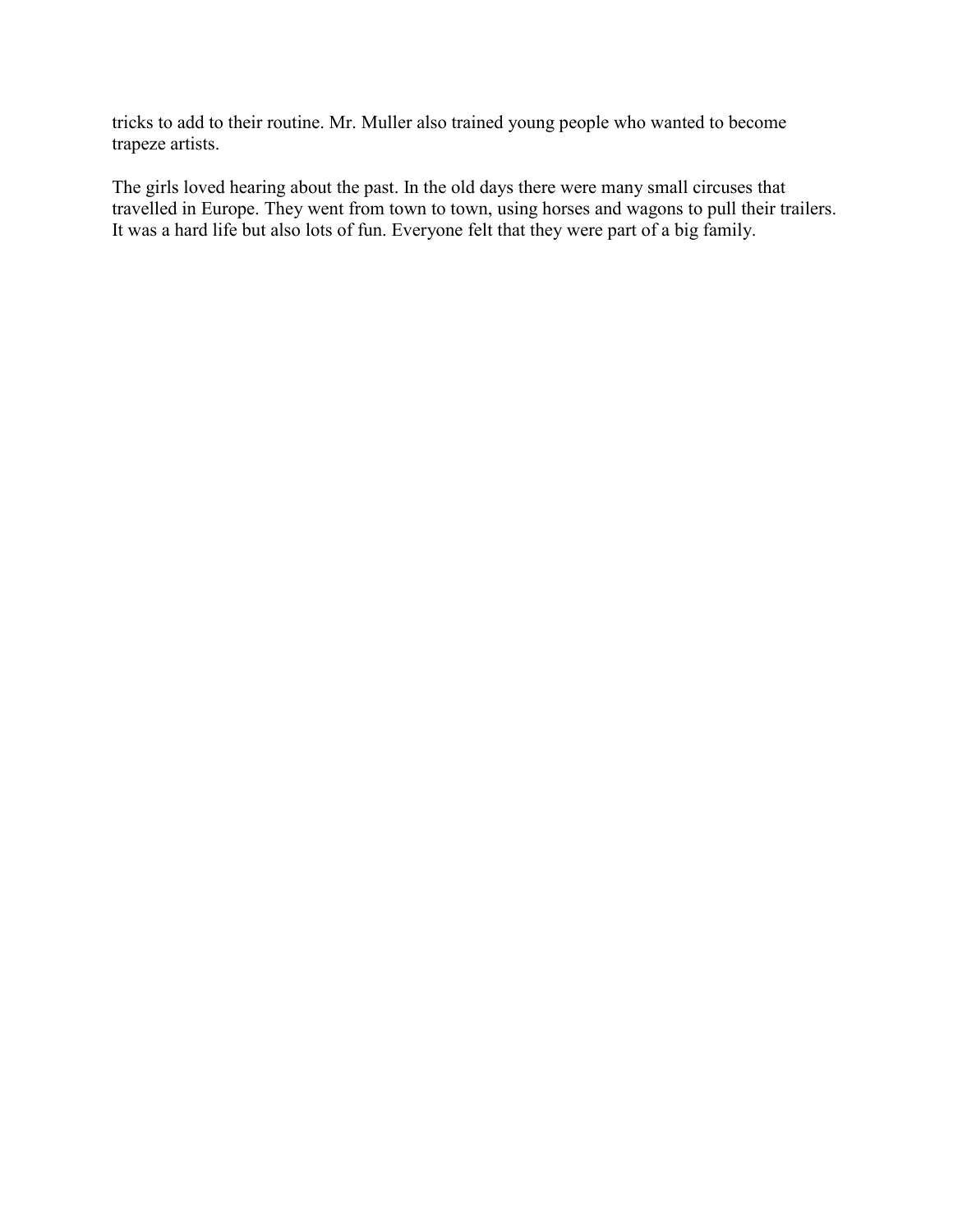<span id="page-16-0"></span>**New words:** puzzled, fuss, scenery, trap, fridge, uncomfortable, crowds, jealous.

Everybody ate breakfast and supper in the dining tent. Nobody ate much before a performance, so everybody usually ate late. Every trailer had a small fridge for snacks.

"Annette, did you eat all the apples?" asked Katie one day.

''What do you mean?" said Annette.

"There aren't any left," laughed Katie. "You must have been really hungry. The cookies are almost gone, too."

Annette looked at Katie. "I didn't take them, Katie," she said. "I didn't, really!"

The girls looked puzzled. Then Katie said, "Annette, I think someone was in our trailer, and took our food!"

The girls didn't know what to do. If they told Stella, she would ask other people. The girls didn't want a fuss over some apples and cookies. All the people in a circus were one big family. And now one of the "family" had sneaked into their trailer and had stolen their food. The girls didn't like this at all. They decided not to say anything to Stella. Not yet.

The next morning as they ate, they looked at everybody around them. Who had taken their food? They felt uncomfortable. Katie looked around for Ben and Sarah. They must have already eaten. She felt sorry to have missed them.

Then they all were very busy. The whole circus had to be packed up and loaded on a train. The trip to the next city would take overnight and part of the next day.

On the train the girls stayed in their trailer. They sat up for a while, enjoying the scenery going by.

'You know, Katie, it is strange. Here we are in Europe. I thought we would see new cities. I thought we would be seeing new things every day. But we really don't. We are so busy with our work that we don't go out much. Do you know how I know when we're in a different country?"

'Yes," smiled Katie. "Mr. Muller announces the acts in another language."

The girls laughed. Then they went to sleep. It was very dark outside when Annette woke Katie.

"Wakeup, Katie! There's something going on. I think an animal has got out!"

"Are you sure, Annette?" asked Katie.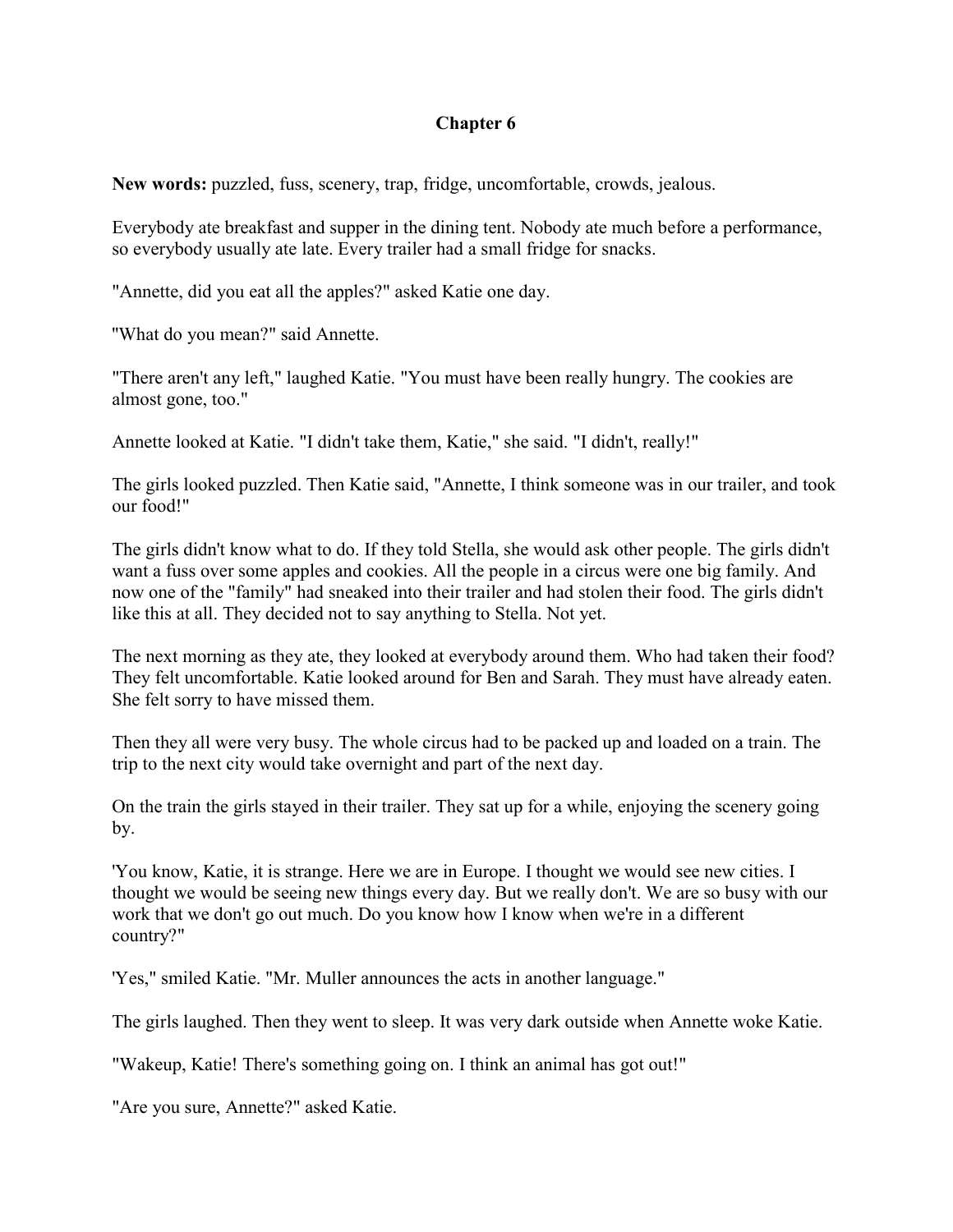"No, I'm not sure, but I hear something under our trailer," Annette replied.

They thought for a moment. They were afraid to open the door. If there were an animal, it could be one of the cats. Or one of the bears. They could be in real danger.

''Wait, Annette," Katie said. "There's a small trap door in the floor of the trailer. Let's try opening it just a little bit."

"O.K.," said Annette. "On 'three' we open it. Ready? One ... two...THREE!"

They peeked down. No tiger. No bear. Just two little faces looking up at them.

"Ben! Sarah!" the girls screamed. ''What are you doing there? Come inside, quick!"

They helped the children up through the trap door.

''Why were you under there? Does your father know where you are?" Katie cried.

"Please," exclaimed Sarah, "don't tell our father. He mustn't know where we are. Please!" Ben started to cry.

"Alright, you two. Take it easy. We can't do anything while the train's moving, anyway. Tell us what's going on," said Annette. She put her arms around the children.

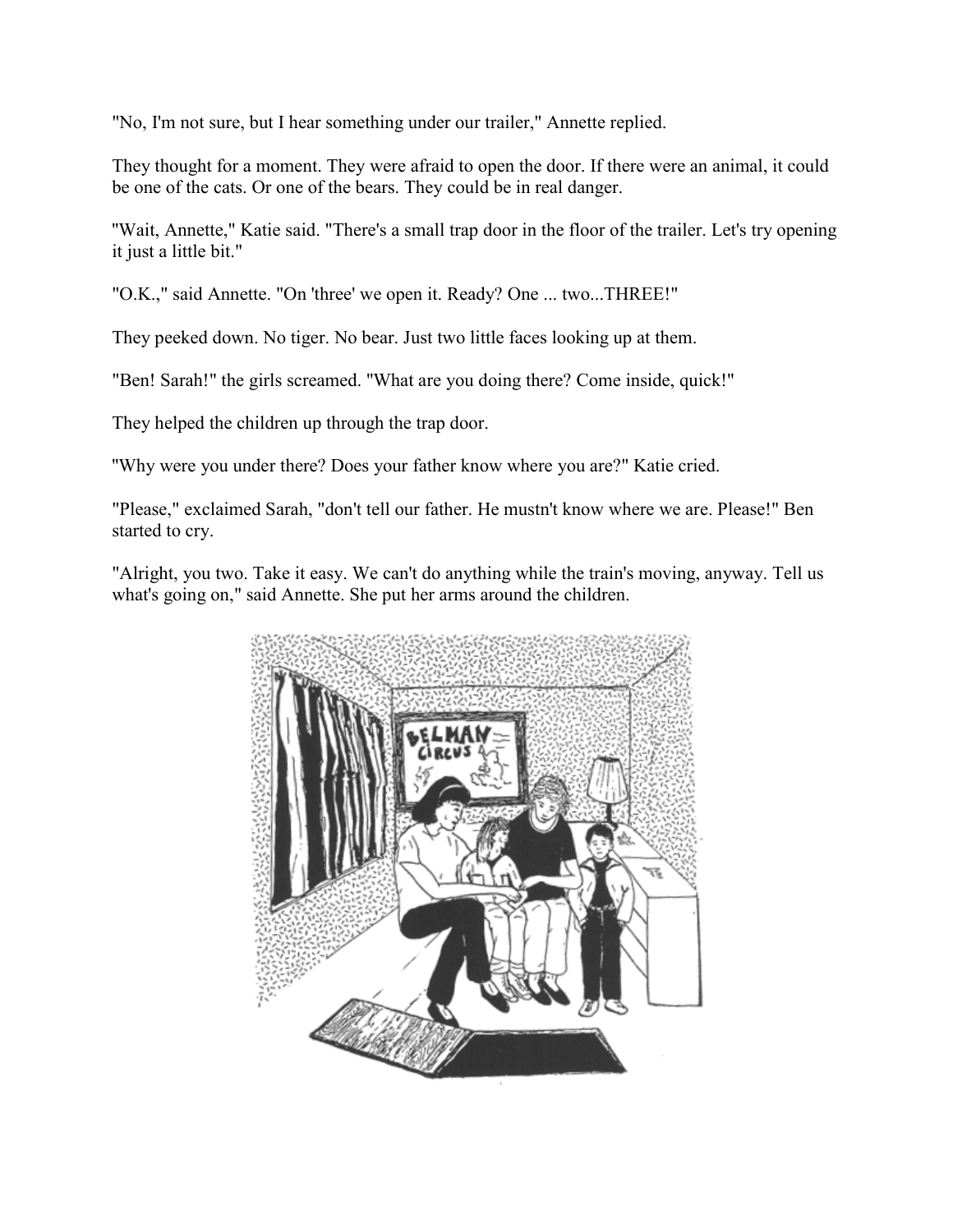Sarah began to talk. ''You see, we're running away from father. He won't wait for mother to come back. He wants to go back home to Bulgaria. He wants to keep us with him, away from mother. I think he's jealous of our mom. He heard Mr. Muller telling Stella that he didn't like the strongman's act. But Mr. Muller kept our dad on because of our mom. ''Yes,'' said Ben, "Mom is very good and the crowds love her act. We heard mom and dad fighting about it a lot."

"Can Laslo really get you into Bulgaria?" asked Katie.

"Oh, yes," said Sarah. "He's got our papers. Once in Bulgaria, we would be stuck. Maybe he'll leave the circus without us, if he thinks we've run away. We love our father, but he's changed. He's not kind any more. He shouts and says bad things about mother. We're scared of him now! We don't know what's wrong with him!"

"Oh, boy!" said Annette. "This is really bad. We need time to think about what to do."

Ben said, "Annette, we took some food from your fridge. I'm sorry. We were so hungry."

"Oh, Ben! It's O.K.," Annette said, and gave him a big hug. ''You two kids need some sleep, and Katie and I need to talk."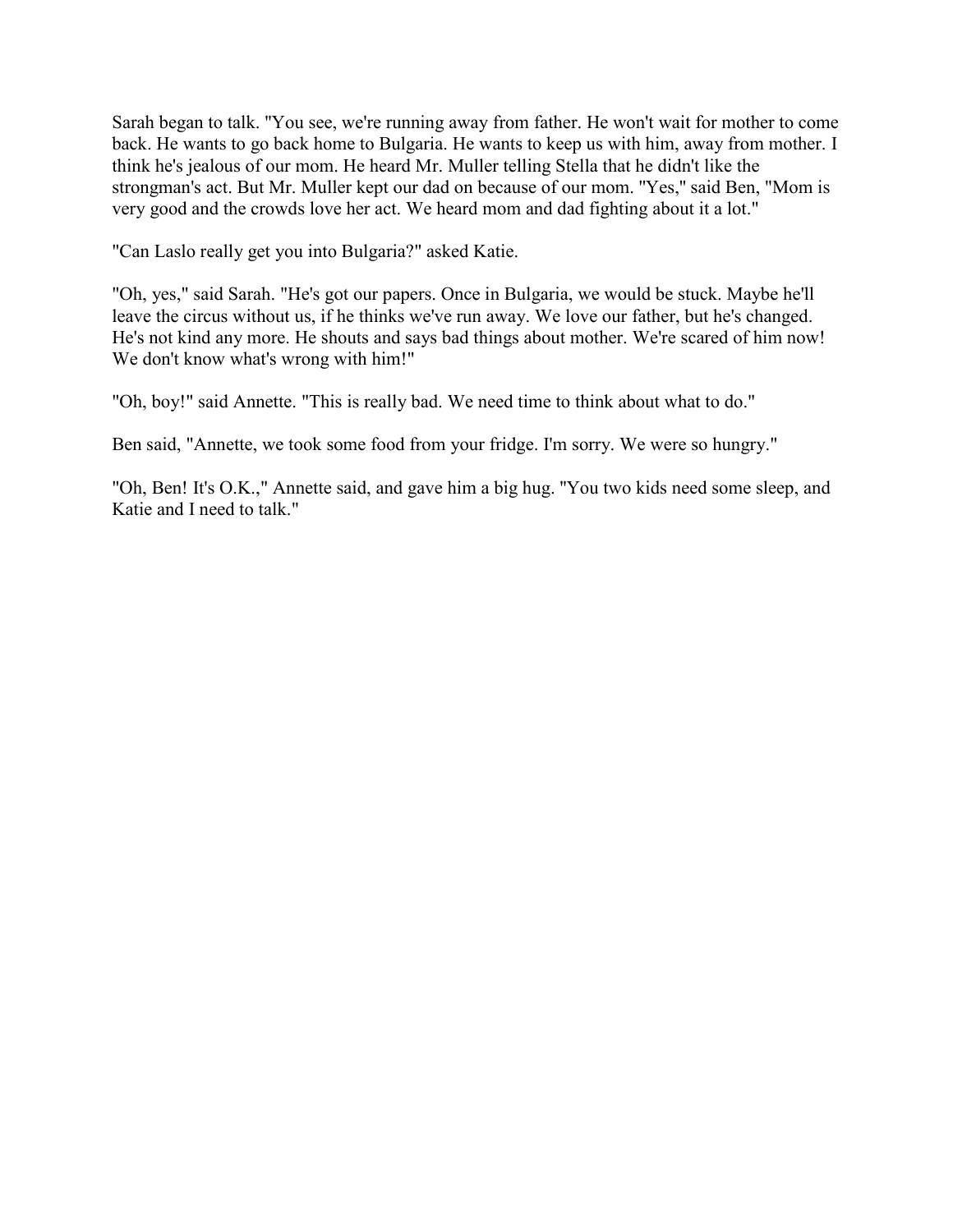<span id="page-19-0"></span>**New words:** recently, separate, arrange, injury, suggest.

The girls talked for quite a long time. In the end, they decided to speak to Mr. Muller.\

"He'll know what to do," they both agreed. With that, they went to bed for a few hours' sleep. Next morning, the girls went to see the ringmaster. They tapped on the door of his trailer.

"Mr. Muller, can we talk to you for a moment? We have a big problem."

"Of course, girls," said Mr. Muller, "Come in."

Annette and Katie sat down and told him the whole story. He listened very carefully to what they had to say.

"You two did exactly the right thing, coming to me," he said. "I know Celine, their mother, and I know Laslo well. He's been very unhappy recently. I know he's homesick but he can't separate those kids from their mother. He must talk to her. Here's what I suggest."

Mr. Muller's plan was simple. He would telephone Celine in England and tell her the story. Then he would arrange for her to fly to Trieste right away. In the meantime, he would talk to Laslo.

He would tell Laslo the children were safe. But he would not tell Laslo where they were. He did not want Laslo to take Ben and Sarah away. He wanted Laslo to talk it over with Celine.

Two days later, Celine arrived at the circus grounds. She was so happy to see her children again. Her injury was mending well. Mr. Muller got the children and their parents together in his trailer. They talked for a long time.

"I'm so sorry, Celine, and I'm sorry, Sarah and Ben," Laslo said. "I'm leaving the circus in Belgrade and going home to my father's farm. He has always wanted me to come back to the farm. He is getting old now and I think it is time. I have never wanted to stay with the circus forever. I think I will be happier on the farm. I'd like you to come with me. But I will understand if you would rather stay with the circus. Will you come and visit me?"

Celine replied, "Of course we will. But the children and I want to stay with the circus. Until the end of the season, anyway. Then we'll think about the future."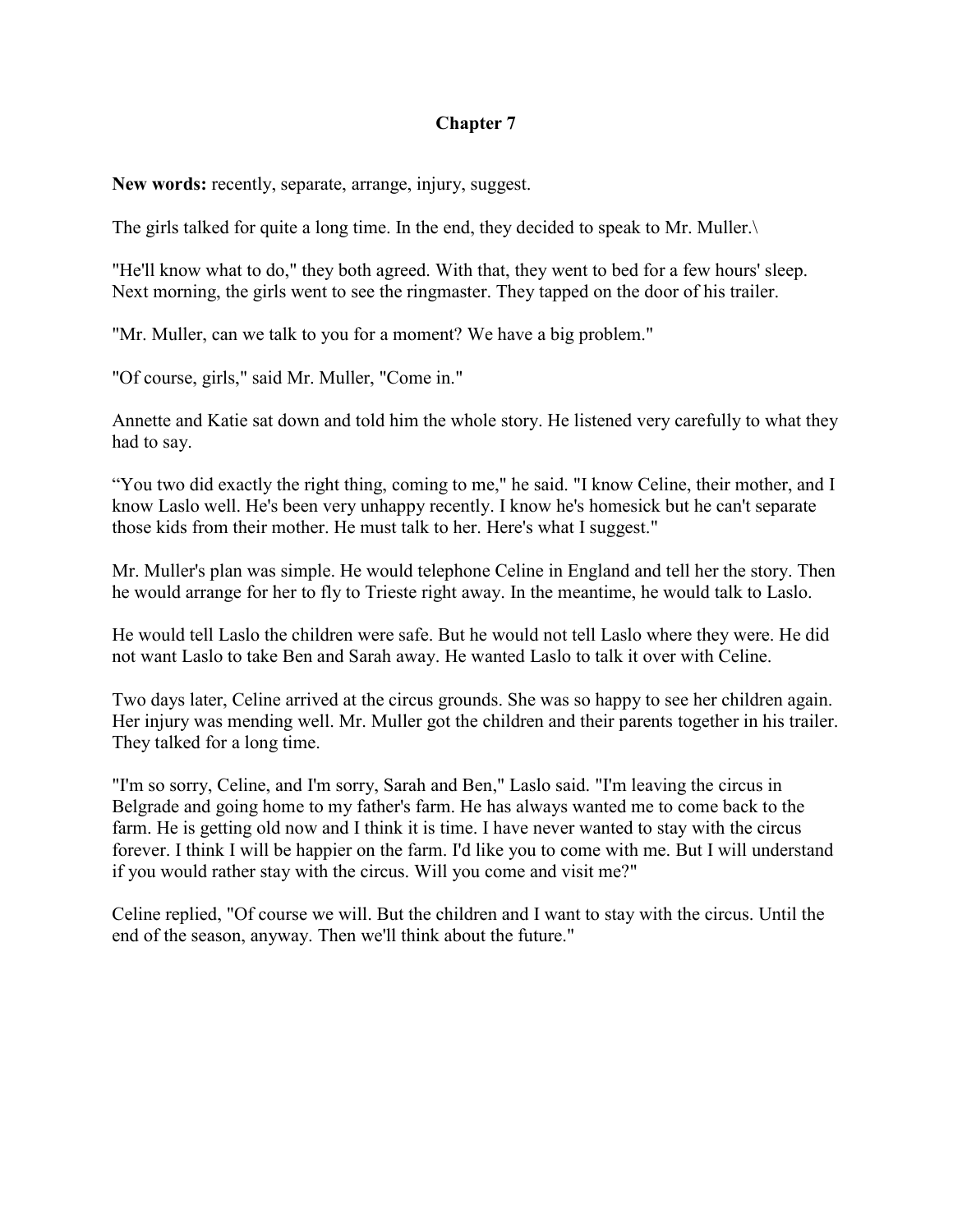<span id="page-20-0"></span>**New words:** honoured, celebrated, success, mirror, tongue.

At last the season was coming to an end. The Belman Circus headed for Monte Carlo for the international competition. Every four years circuses from all over the world came to Monte Carlo. There were competitions for best horse acts. Also for best animal acts and juggling and trapeze acts. It was always an exciting time for everyone.

Ivan and Sergei had agreed to enter the clown contest. But they wouldn't tell anyone what trick they were going to do. Only Mr. Muller had been told. All they would say was that it was a very old act. It was hard to do well, so it wasn't done often. Most people had never seen it. But it could only be done well with a lot of training. And for weeks now Ivan and Sergei had been practising in secret.

At last the big day arrived. All the people from the circuses in Monte Carlo were there. There was a lot of excitement. Everyone wanted their friends to win a prize.

Katie and Annette started clapping when it was the turn of the clowns. They were very curious to see what Ivan and Sergei were going to do.

When the act began, people saw Ivan, with white make-up on his face. His costume was shiny and full of colours. From the way Ivan walked, the audience could see he felt great. He knew he looked great. Ivan saw Sergei come in. Sergei was dressed as a tramp. Ivan made fun of Sergei and tried to chase him out of the ring. Sergei looked afraid of Ivan. Then Ivan sent Sergei to get a mirror. Ivan wanted to see how great he looked. When Sergei was out of the ring, everyone heard the sound of breaking glass.

The audience gasped. Everyone wondered what Sergei and Ivan would do now. Katie and Annette looked at each other. How terrible. An accident, right in the middle of the most important act.

Because Sergei was afraid of Ivan, he pretended nothing had happened. He came in carrying a big frame. He set the frame in front of Ivan. Ivan looked into the mirror and saw.....Sergei looking back at him.

Ivan smiled at the mirror. Sergei smiled back. When Ivan pushed his hat to the right, Sergei did the same thing. Ivan looked for a moment.

Then he turned his back to the mirror. Sergei did the same thing. When Ivan looked around very quickly, Sergei turned around too. Ivan stuck out his tongue, and Sergei stuck out his tongue. Ivan looked as if he was not sure things were right. He quickly waved his hand. At the same time Sergei waved his hand. Whatever Ivan did, Sergei did too.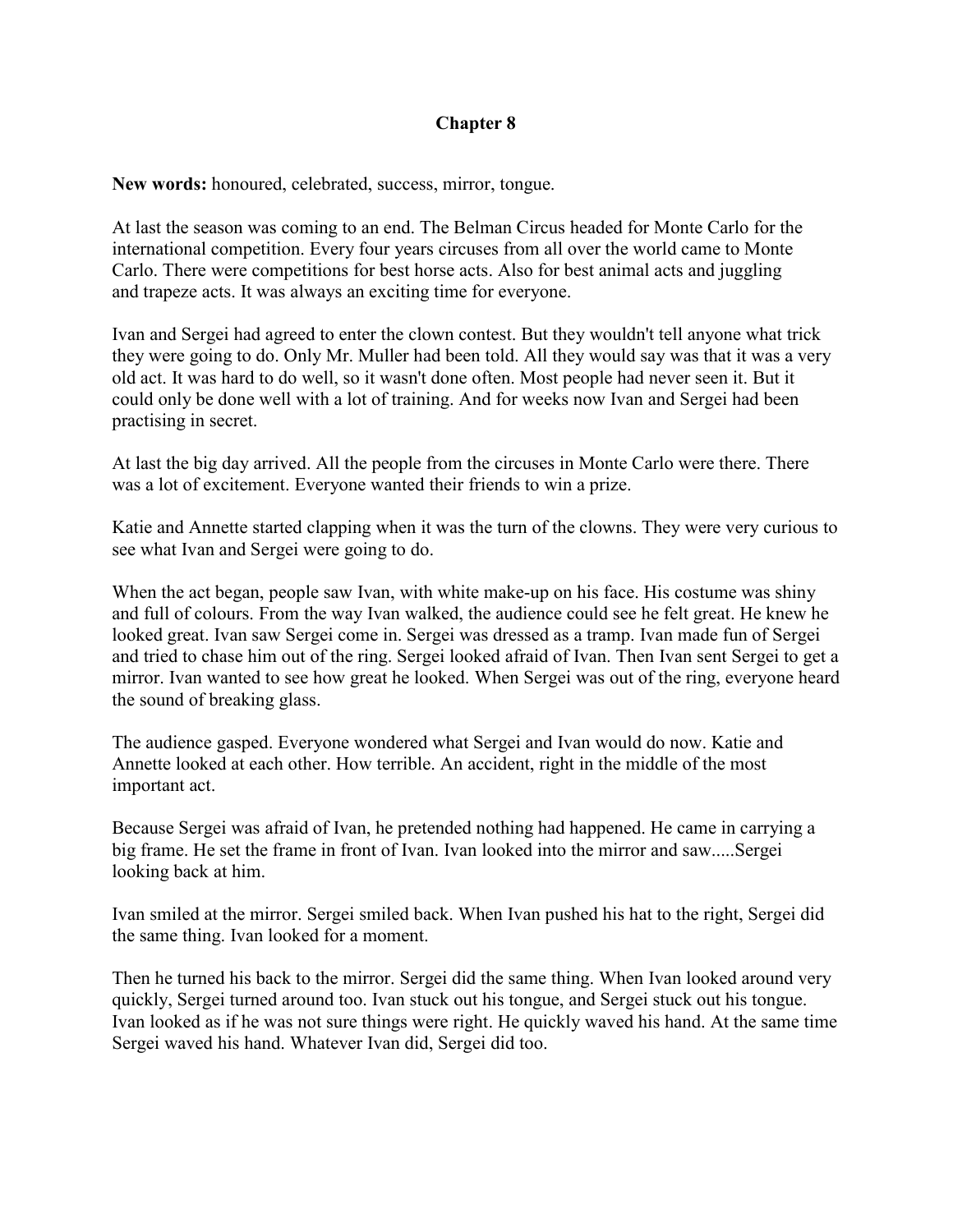

By now the audience was laughing so hard, they were crying. The tears were rolling down their faces.

Ivan and Sergei jumped up and down at the same time. Then Ivan suddenly jumped to the right, out of the mirror frame. Sergei did the same thing. Then Ivan and Sergei were face to face, to the side of the mirror. Ivan pretended to be very angry and hit Sergei with the mirror frame. Then the audience heard the sound of breaking glass again. They went wild, and clapped their hands. Everyone was cheering. The act was very funny.

Then the awards were announced. Ivan and Sergei had won the Golden Clown Award. They were so happy that they cried. The Golden Clown award was theirs! After long careers in the circus, this was their great moment. They had been honoured by their fellow performers. That night everybody in the Belman Circus celebrated Ivan's and Sergei's success. The very next morning, the circus moved to winter quarters in Nice.

It took a couple of weeks to settle into their winter home. Costumes were repaired and cleaned. Repairs were made to the tents and trailers. Props were repaired and painted, ready for the next season. Finally everything was finished.

''What are your plans, Katie?" asked Annette.

''Well,'' Katie replied, "first I'm off to Amsterdam. To spend time with my family. Then off to Montreal, to the Circus School. I have an idea for a special routine for next year. I have spoken to Mr. Muller. He could use another act. The act is for two people. Interested in joining me?"

"Of course I am," Annette replied. "I thought you'd never ask. But first I have a side trip to make. David has asked me to visit England and meet his family."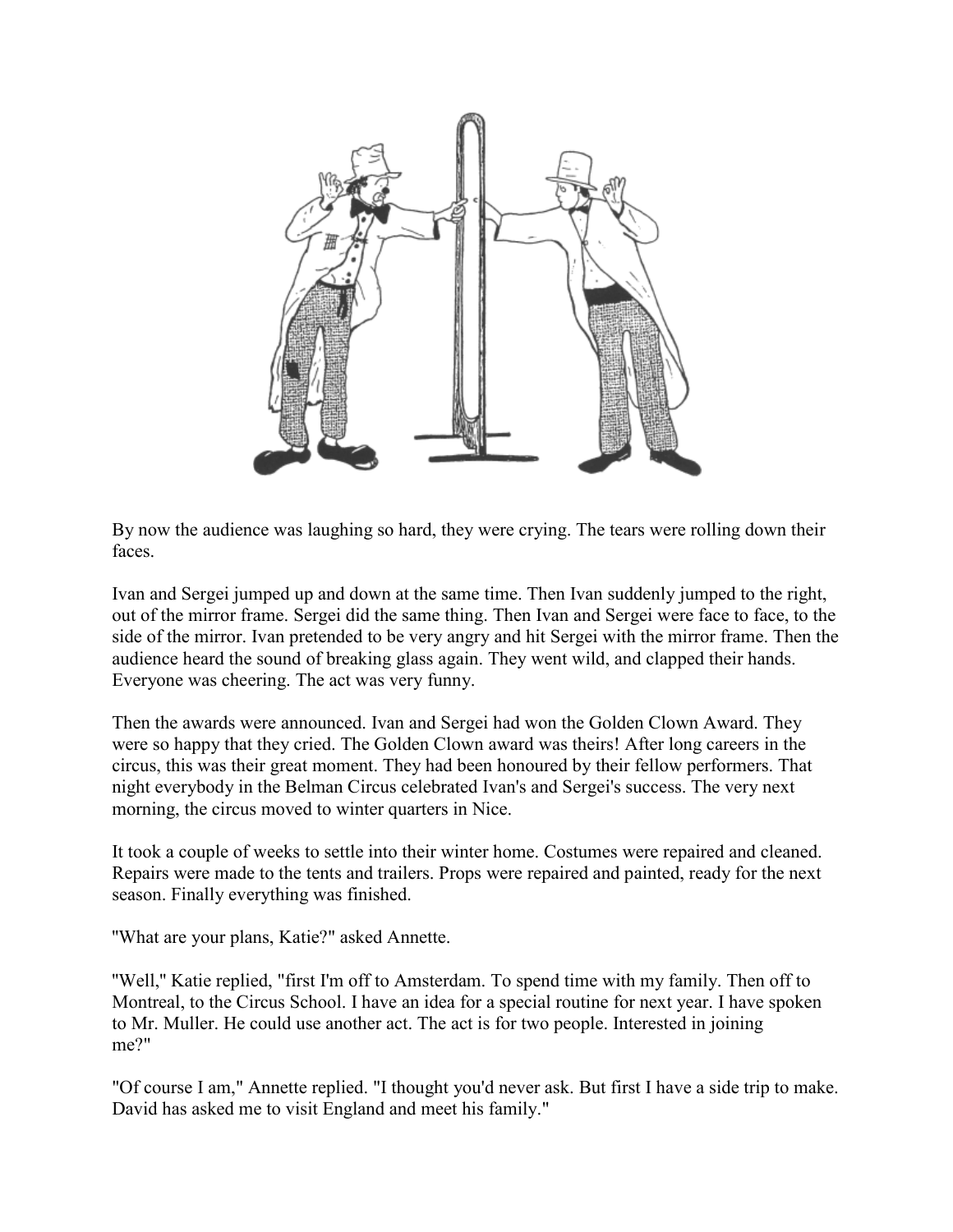Katie laughed. "I'm not surprised at all, Annette. Are you sure you want to work on a new routine with me?"

"I'm positive, Katie," Annette replied. "I love circus life. I can hardly wait for the next season to begin. David is coming back too, and we'll see what will happen. I look forward to a wonderful season next year. A wonderful season for you and me and David. "